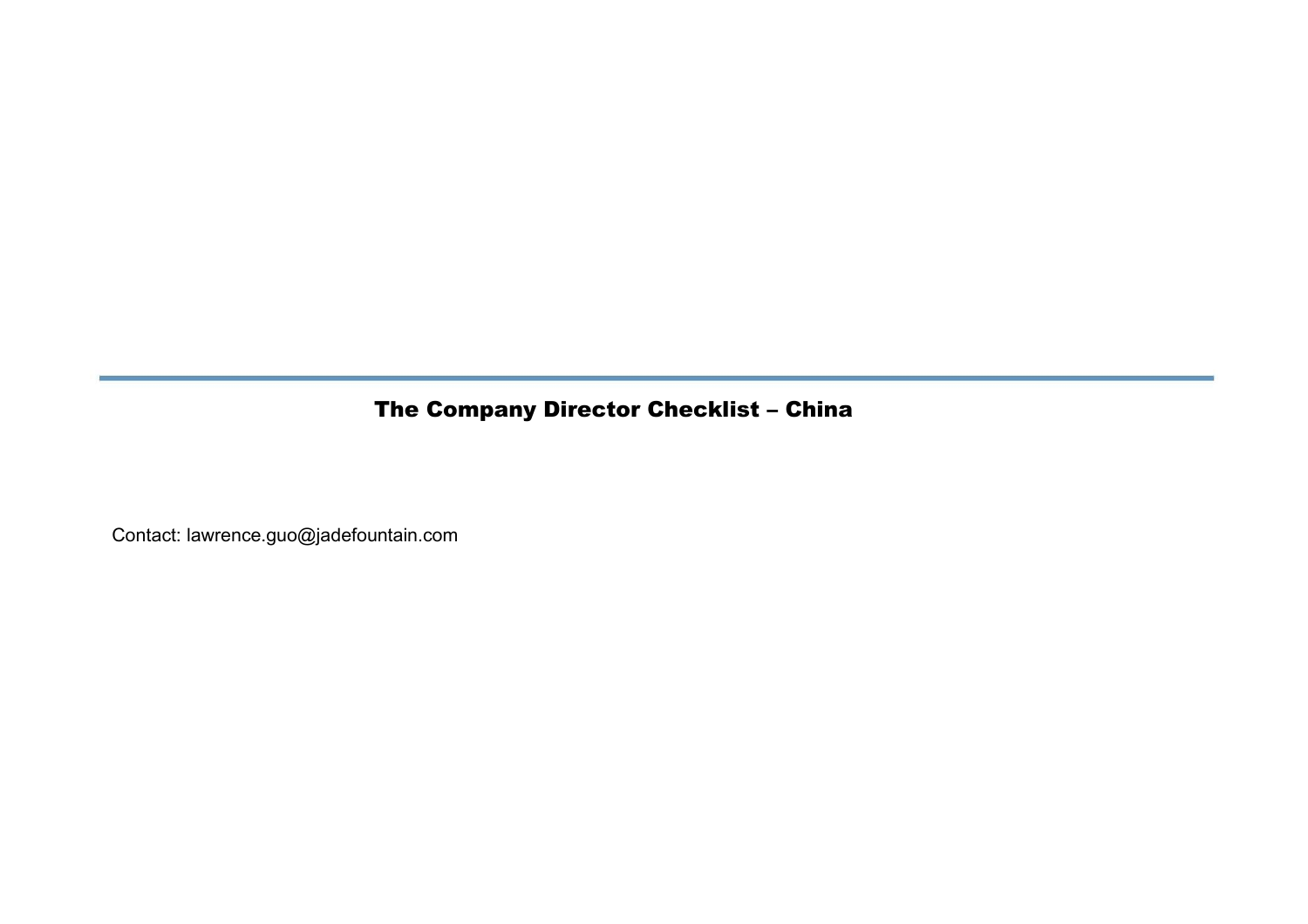| Item                                    | <b>Section</b> | <b>Check</b> | Item                                     | <b>Section</b> | <b>Check</b> |
|-----------------------------------------|----------------|--------------|------------------------------------------|----------------|--------------|
| Understand: qualifications of directors | 1              |              | Understanding what the company           | 11             |              |
|                                         |                |              | must do to comply with its disclosure    |                |              |
|                                         |                |              | obligations                              |                |              |
| What are the powers of directors?       | $\overline{2}$ |              | Is there any limitation on stock selling | 12             |              |
|                                         |                |              | for directors in a listed company?       |                |              |
| What are prohibited activities for      | 3              |              | What are prohibited trading acts of      | 13             |              |
| directors?                              |                |              | directors in a listed company?           |                |              |
| What are general duties of directors?   | 4              |              | What is the position if the company      | 14             |              |
|                                         |                |              | may be insolvent?                        |                |              |
| What are positions on conflicts of      | 5              |              | Any recommendations for reducing         | 15             |              |
| interests?                              |                |              | director's exposure?                     |                |              |
| What's the duty of skill?               | 6              |              | the<br>May<br>provide<br>company         | 16             |              |
|                                         |                |              | indemnities?                             |                |              |
| What are potential liabilities for      | 7              |              | Is D&O insurance permitted?              | 17             |              |
| directors?                              |                |              |                                          |                |              |
| Are there the statutory defences for    | 8              |              | How do I resign?                         | 18             |              |
| directors?                              |                |              |                                          |                |              |
| Are there any potential criminal        | 9              |              |                                          |                |              |
| liabilities for directors?              |                |              |                                          |                |              |
| Understanding your disclosure           | 10             |              |                                          |                |              |
| obligations as a director of a listed   |                |              |                                          |                |              |
| company                                 |                |              |                                          |                |              |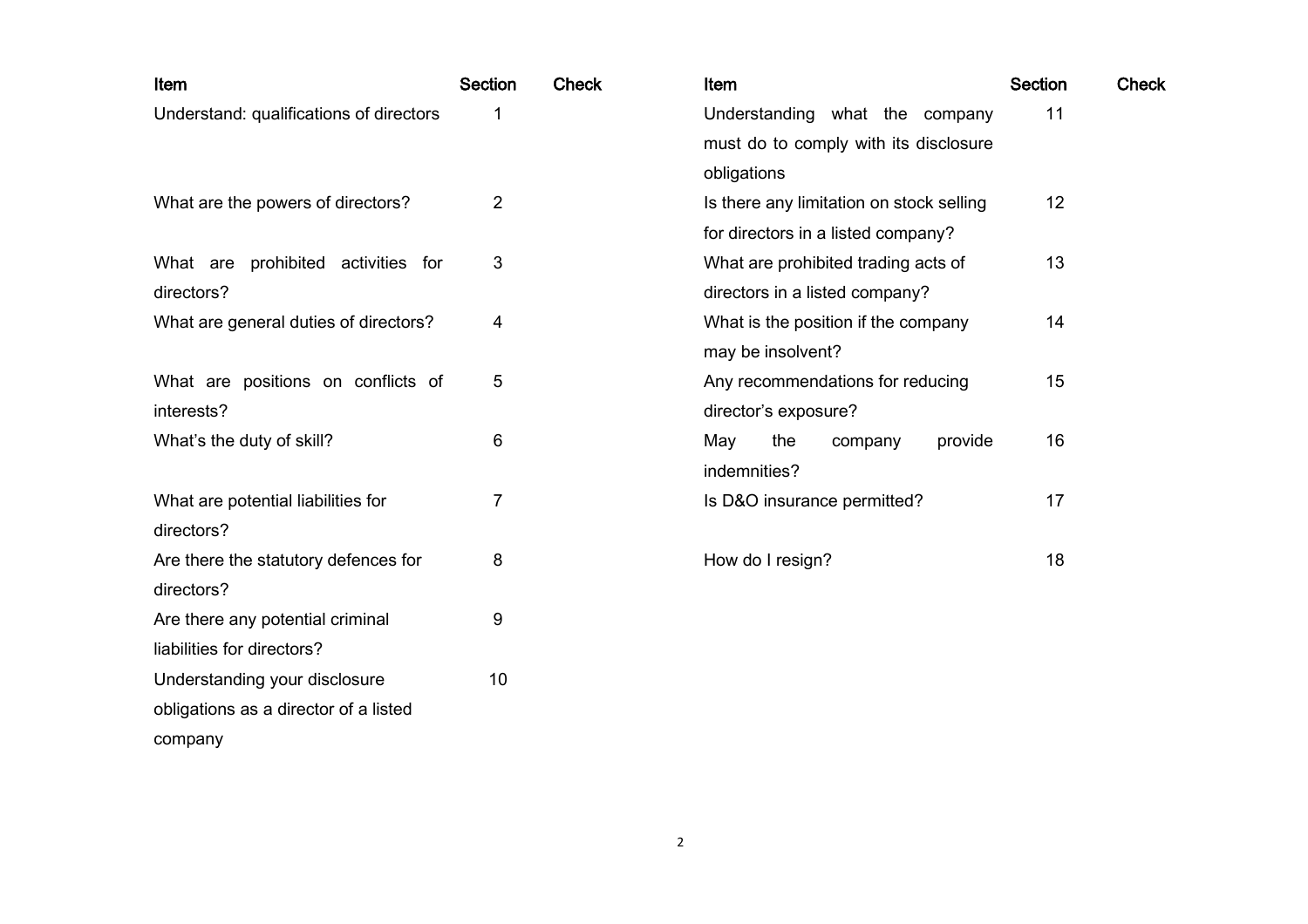## **INTRODUCTION**

This Company Director Checklist has been designed as a practical guide to the main duties, obligations and procedures for a director in the board of directors of a limited liability company, a company limited by shares (including a listed public company) under the PRC Company Law, PRC Securities Law, rules issued by China Securities Regulatory Commission, and the listing rules issued by two stock exchanges in Shanghai and Shenzhen, China.

This Checklist is a general guide that is not intended to be a substitute for professional advice. It will, however, highlight to a company director those situations where professional advice may be required. This checklist was updated as at 30 April 2011.

Disclaimer: This Checklist is general and should not be relied on for legal advice. The authors (Jade & Fountain PRC Lawyers) disclaim any liability in respect of anything done in reliance on this publication.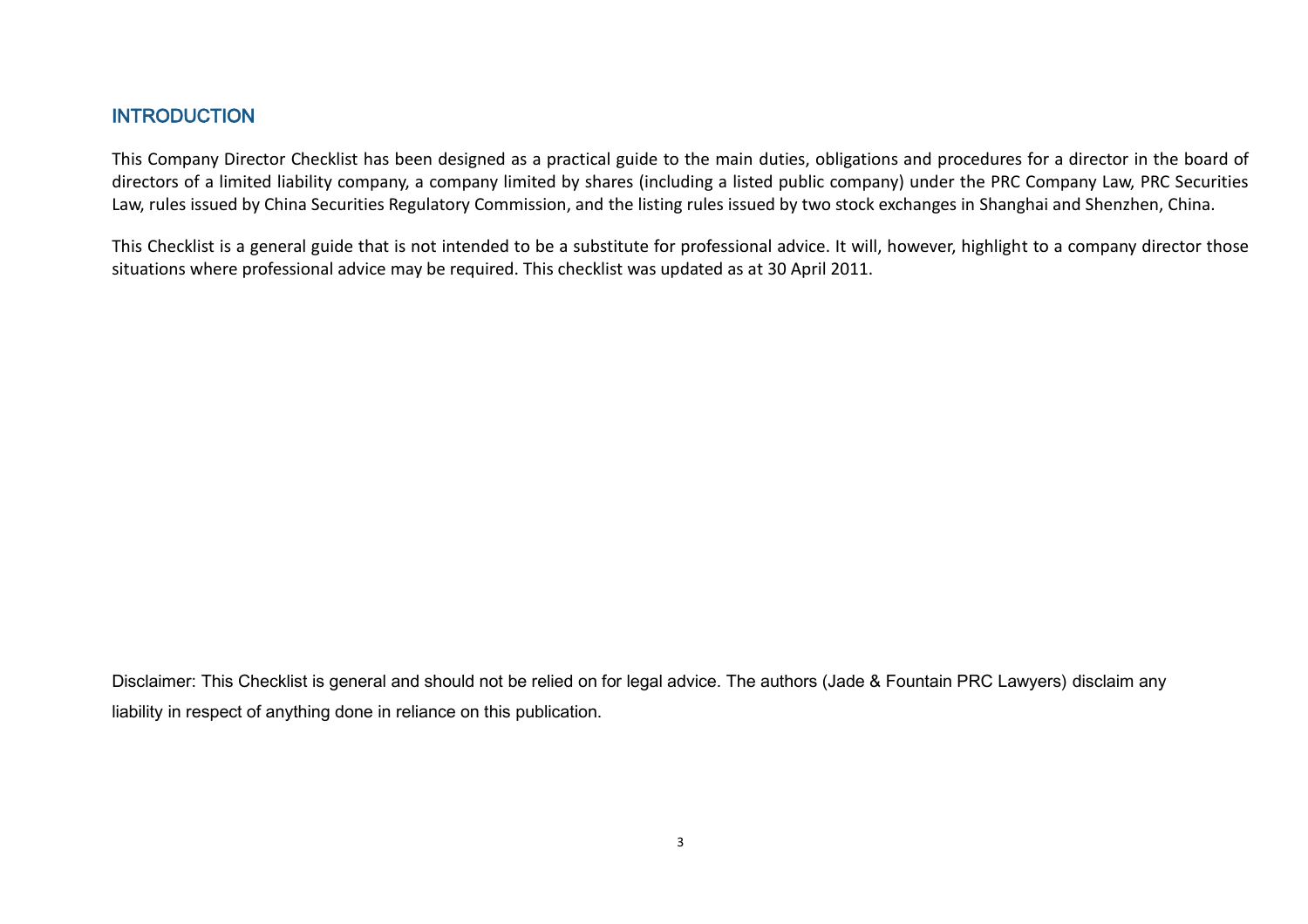|                                                  | <b>Action/Issue</b>                                                                                                                                                                                                                                                                                                                                                                                                                                                                                                                                                                                                                                                                                                                                                                                                                                                                                                                                                                                                                                                                                                                                                                                                                                                                                                                                                                                                                                                                                                                              | <b>Comment/Notes</b>                                                                                                          |
|--------------------------------------------------|--------------------------------------------------------------------------------------------------------------------------------------------------------------------------------------------------------------------------------------------------------------------------------------------------------------------------------------------------------------------------------------------------------------------------------------------------------------------------------------------------------------------------------------------------------------------------------------------------------------------------------------------------------------------------------------------------------------------------------------------------------------------------------------------------------------------------------------------------------------------------------------------------------------------------------------------------------------------------------------------------------------------------------------------------------------------------------------------------------------------------------------------------------------------------------------------------------------------------------------------------------------------------------------------------------------------------------------------------------------------------------------------------------------------------------------------------------------------------------------------------------------------------------------------------|-------------------------------------------------------------------------------------------------------------------------------|
| <b>Before</b><br><b>Appointment</b>              |                                                                                                                                                                                                                                                                                                                                                                                                                                                                                                                                                                                                                                                                                                                                                                                                                                                                                                                                                                                                                                                                                                                                                                                                                                                                                                                                                                                                                                                                                                                                                  |                                                                                                                               |
| 1. Understand:<br>qualifications of<br>directors | Qualifications of directors for all types of companies<br>Anyone who is under any of the following circumstances is not<br>permitted to assume the post of director of a company:<br>1) Having no or limited capacity for civil conducts;<br>Having been sentenced to criminal penalty due to corruption,<br>(2)<br>bribery, embezzlement of property, misappropriation of<br>property, or disrupting the order of the socialist market<br>economy, and it has not been five years since the execution<br>of the penalty is completed; or having been deprived of<br>political rights due to any criminal offense, and it has not<br>been five years since the execution of the penalty is<br>completed;<br>3) Acting as a director, factory manager, or manager of a<br>company or enterprise that is bankrupt and liquidated and is<br>personally liable for the bankruptcy of such a company or<br>enterprise, and it has not been three years since the day<br>when the bankruptcy liquidation of the company or enterprise<br>is completed;<br>4) Acting as the legal representative of a company or enterprise<br>that is in violation of the law, for which its business license is<br>revoked, accompanied with close down of the company or<br>enterprise under an order, and being personally liable for<br>such penalties, and it has not been three years since the<br>date of revocation of the business license of the company or<br>enterprise;<br>5) Having a relatively large amount of debts that are due but not<br>paid off. | Refer to Article 147 of Company Law and Shanghai<br>Stock Exchange's guidelines on appointment and<br>behaviour of directors. |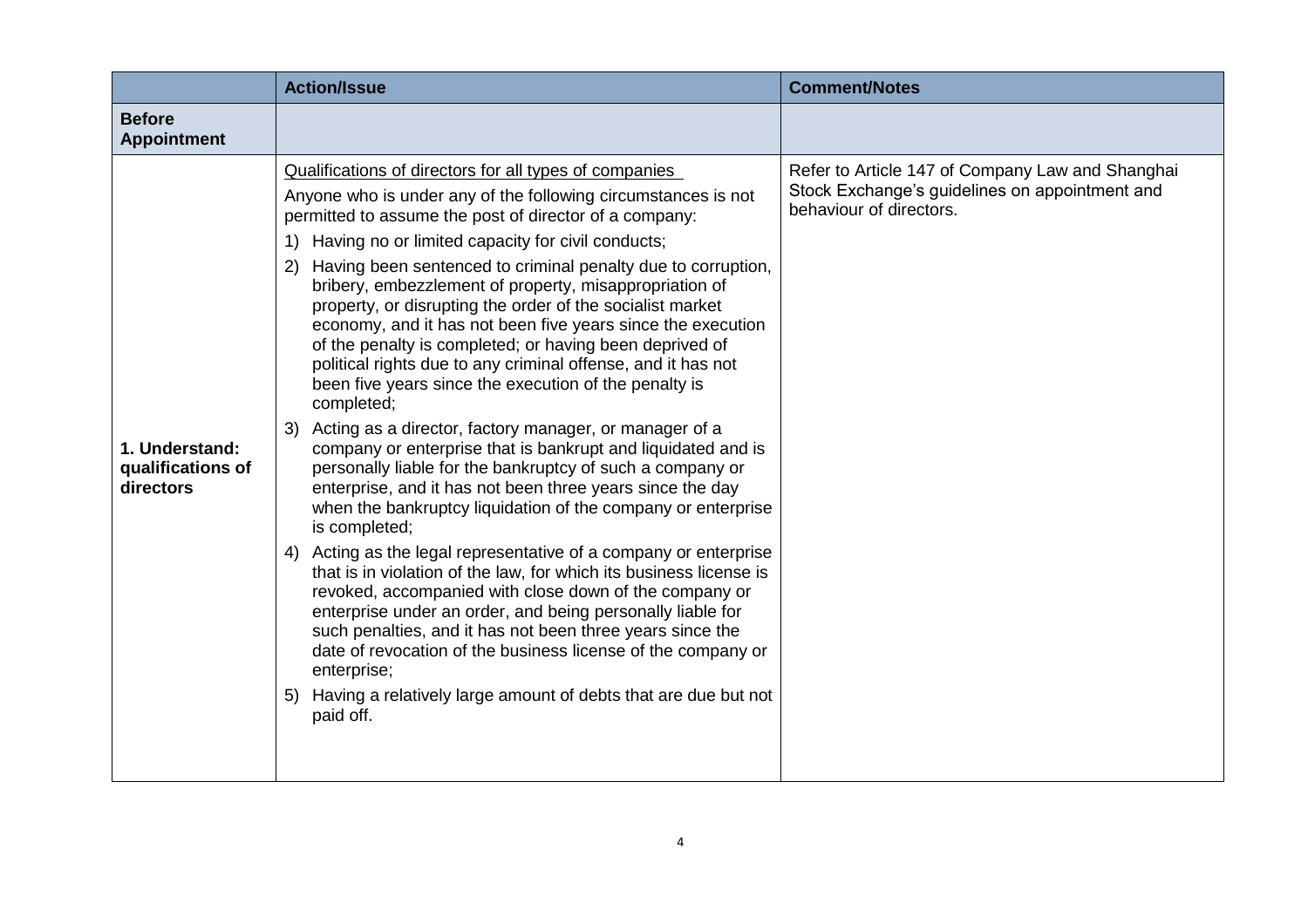|                                            | <b>Action/Issue</b>                                                                                                                                                                                                                                                                                                                                                                                                                                                                                                                                                                                                                                                                                                                                                                                  | <b>Comment/Notes</b>                         |
|--------------------------------------------|------------------------------------------------------------------------------------------------------------------------------------------------------------------------------------------------------------------------------------------------------------------------------------------------------------------------------------------------------------------------------------------------------------------------------------------------------------------------------------------------------------------------------------------------------------------------------------------------------------------------------------------------------------------------------------------------------------------------------------------------------------------------------------------------------|----------------------------------------------|
|                                            | Qualifications of Directors: special laws and rules for PRC listed<br>companies                                                                                                                                                                                                                                                                                                                                                                                                                                                                                                                                                                                                                                                                                                                      |                                              |
|                                            | The candidacy of directors shall comply with the general<br>provisions outlined in the preceding row. In addition, a director<br>candidate must meet the following requirements:                                                                                                                                                                                                                                                                                                                                                                                                                                                                                                                                                                                                                     |                                              |
|                                            | Not having been sentenced to administrative penalty by<br>1)<br>China Securities Regulatory Commission in last three years;                                                                                                                                                                                                                                                                                                                                                                                                                                                                                                                                                                                                                                                                          |                                              |
|                                            | Not having been publicly condemned or criticized more than<br>2)<br>twice by the relevant stock exchange;                                                                                                                                                                                                                                                                                                                                                                                                                                                                                                                                                                                                                                                                                            |                                              |
|                                            | Not in the period which has been publicly identified by<br>3)<br>relevant PRC stock exchange as unfit for being a director of<br>listed company.                                                                                                                                                                                                                                                                                                                                                                                                                                                                                                                                                                                                                                                     |                                              |
| <b>Ongoing Duties</b>                      |                                                                                                                                                                                                                                                                                                                                                                                                                                                                                                                                                                                                                                                                                                                                                                                                      |                                              |
| 2. What are the<br>powers of<br>directors? | The board of directors of a PRC company is charged with certain<br>major management functions, including:<br>Convening the shareholders' meetings and reporting to the<br>$\left( \begin{matrix} 1 \end{matrix} \right)$<br>meetings of shareholders;<br>Executing the resolutions of the meetings of shareholders;<br>2)<br>Making decisions on the operation plans and investment<br>3)<br>plans of the company;<br>4) Formulating the company's annual financial budgets and final<br>accounts plans;<br>5) Formulating the company's profit distribution plans and loss<br>recovery plans;<br>6) Formulating the company's plans on the increase or<br>decrease of registered capital, and on the issuance of<br>corporate bonds;<br>7) Formulating the company's plans on the merger, division, | Refer to Articles 47 and 109 of Company Law. |
|                                            | dissolution, or conversion of the company;<br>Making decisions on the setup of the company's internal<br>8)                                                                                                                                                                                                                                                                                                                                                                                                                                                                                                                                                                                                                                                                                          |                                              |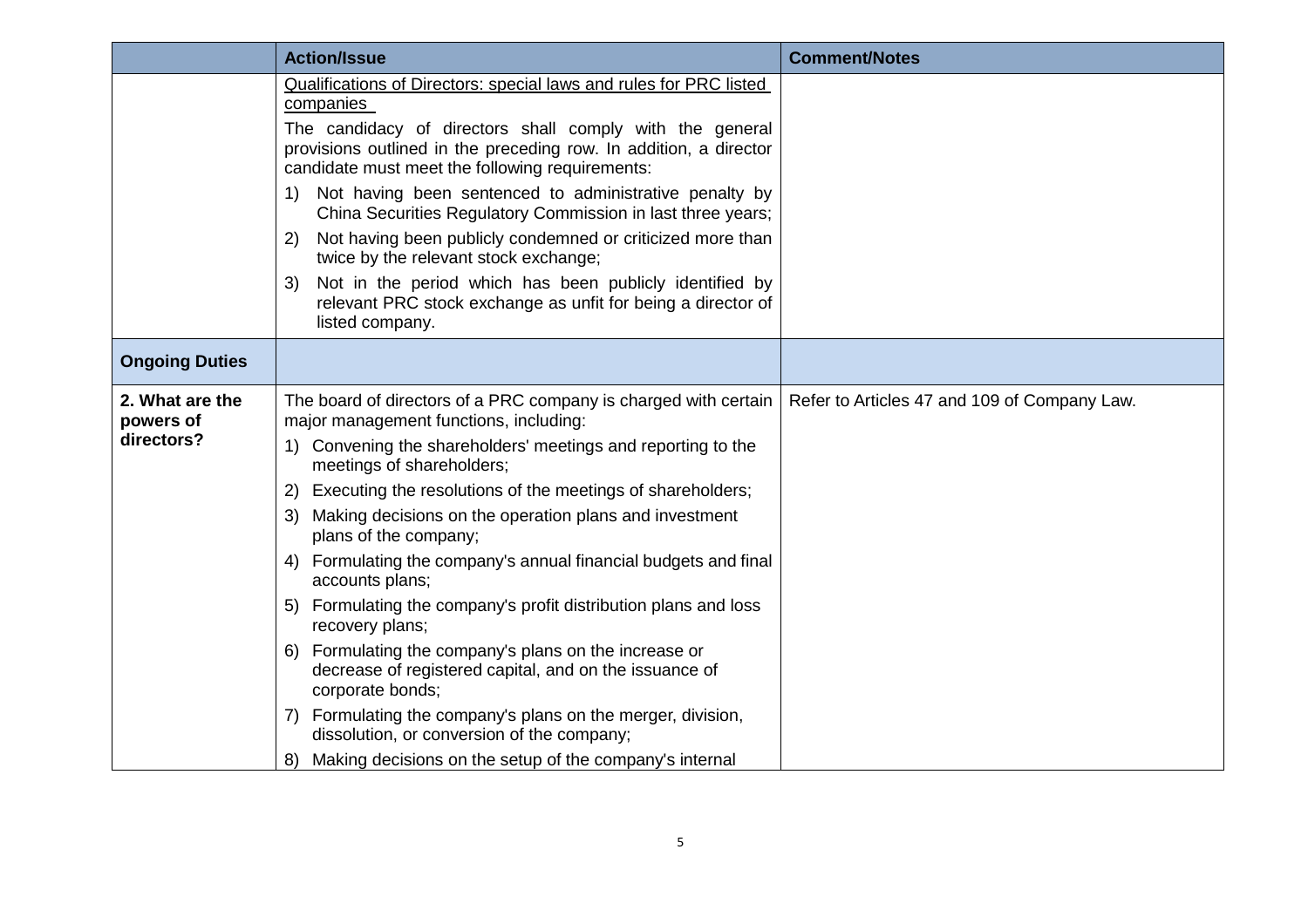|                                                           | <b>Action/Issue</b>                                                                                                                                                                                                                                                                                                                                                                                                                                                                                                                                                                                                                                                                                                                                                                                                                                                                                                                                                                                                                                                                                    | <b>Comment/Notes</b>                              |
|-----------------------------------------------------------|--------------------------------------------------------------------------------------------------------------------------------------------------------------------------------------------------------------------------------------------------------------------------------------------------------------------------------------------------------------------------------------------------------------------------------------------------------------------------------------------------------------------------------------------------------------------------------------------------------------------------------------------------------------------------------------------------------------------------------------------------------------------------------------------------------------------------------------------------------------------------------------------------------------------------------------------------------------------------------------------------------------------------------------------------------------------------------------------------------|---------------------------------------------------|
|                                                           | management body;<br>Making decisions on the employment or dismissal of the<br>9)<br>manager of the company and matters related to his/her<br>remuneration, and making decisions, according to the<br>manager's nomination, on the employment or dismissal of<br>the vice manager(s) and the personnel in charge of financial<br>issues and matters related to their remuneration;<br>10) Formulating the company's fundamental management<br>system;<br>11) Other powers specified in the company's articles of<br>association.                                                                                                                                                                                                                                                                                                                                                                                                                                                                                                                                                                        |                                                   |
| 3. What are<br>prohibited<br>activities for<br>directors? | The director of a company shall not engage into connected<br>$\bullet$<br>transactions which harm the interests of the company.<br>No director may, by abusing their powers, take any bribe or<br>other illegal gains, or encroach on the property of the<br>company.<br>A directors is prohibited from engaging in a list of certain<br>activities, including:<br>Misappropriating funds of the company;<br>1)<br>2) Opening an account in his/her own name or any other<br>individual's name and depositing the company's funds<br>therein;<br>Without the consent of the board of shareholders, the<br>3)<br>general board of shareholders, or the board of directors,<br>lending the funds of the company to others or using the<br>company's property to provide guarantee for others,<br>thereby violating the provisions of the company's articles<br>of association;<br>Concluding contracts or making deals with the company,<br>4)<br>which is in violation of the company's articles of<br>association or without the consent of the board of<br>shareholders or the general meeting of the | Refer to articles 21, 148 and 149 of Company Law. |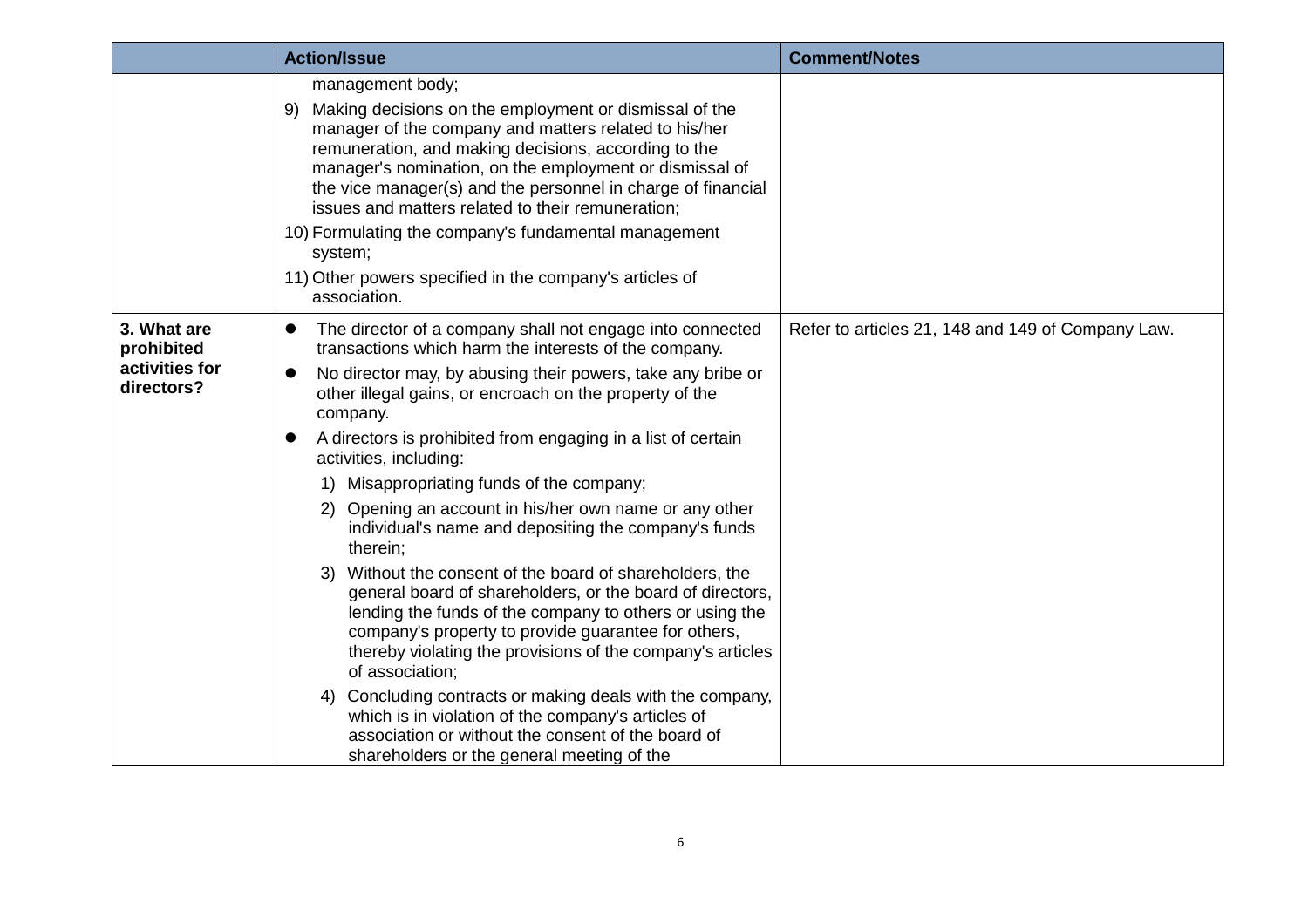|                                                | <b>Action/Issue</b>                                                                                                                                                                                                                                                                                                                                                                                                                                                                                                                                                                                                                             | <b>Comment/Notes</b>                                                                                                                                                                                                                                                                                                                                                                                                                                                                                                                                                                                                                                                                                                     |
|------------------------------------------------|-------------------------------------------------------------------------------------------------------------------------------------------------------------------------------------------------------------------------------------------------------------------------------------------------------------------------------------------------------------------------------------------------------------------------------------------------------------------------------------------------------------------------------------------------------------------------------------------------------------------------------------------------|--------------------------------------------------------------------------------------------------------------------------------------------------------------------------------------------------------------------------------------------------------------------------------------------------------------------------------------------------------------------------------------------------------------------------------------------------------------------------------------------------------------------------------------------------------------------------------------------------------------------------------------------------------------------------------------------------------------------------|
|                                                | shareholders;<br>Without the consent of the board of shareholders or the<br>5)<br>general board of shareholders, seeking, for the benefit<br>of his/her own or others, any business opportunity that is<br>originally for the company by taking advantage of his/her<br>powers, and operating for his/her own or for others any<br>business that is of the same nature with that of the<br>company that he/she serves;<br>Accepting, and keeping in his/her possession,<br>6)                                                                                                                                                                   |                                                                                                                                                                                                                                                                                                                                                                                                                                                                                                                                                                                                                                                                                                                          |
|                                                | commissions for the transactions between others and<br>the company;<br>Disclosing the company's secrets without authorization;<br>or<br>8) Committing other acts that violate his/her obligation of<br>being faithful to the company.<br>The income that any director or senior management personnel<br>has gained from any of the foregoing acts shall belong to the<br>company.                                                                                                                                                                                                                                                               |                                                                                                                                                                                                                                                                                                                                                                                                                                                                                                                                                                                                                                                                                                                          |
| 4. What are<br>general duties of<br>directors? | The directors shall be obligated to be faithful and diligent to<br>$\bullet$<br>the company.<br>Where any director is required to attend a meeting of<br>$\bullet$<br>shareholders as a non-voting participant, the director shall<br>do so and accept inquiries from the shareholders. (Article<br>151 of Company Law)<br>The directors shall truthfully provide the relevant information<br>$\bullet$<br>and materials to the board of supervisors or, in the absence<br>thereof in a limited liability company, to the supervisor(s),<br>and shall not hinder the board of supervisor(s) or the<br>supervisors from exercising their powers. | The faithful and diligent duties of directors of listed<br>company are interpreted in detail in Chapter 3 (faithful<br>duties) and Chapter 4 (diligent duties) of Shanghai stock<br>exchange guidelines on appointment and behaviour of<br>directors.<br>Faithful duties of directors of listed company include:<br>acting in the best interests of the listed company;<br>$\bullet$<br>$\bullet$<br>disclosing names and other related information of<br>close relatives;<br>being prudent in the decision-making process for<br>transactions which related to other directors;<br>ensuring that the listed company's interests are<br>placed ahead of personal interests;<br>without the consent of general meeting of |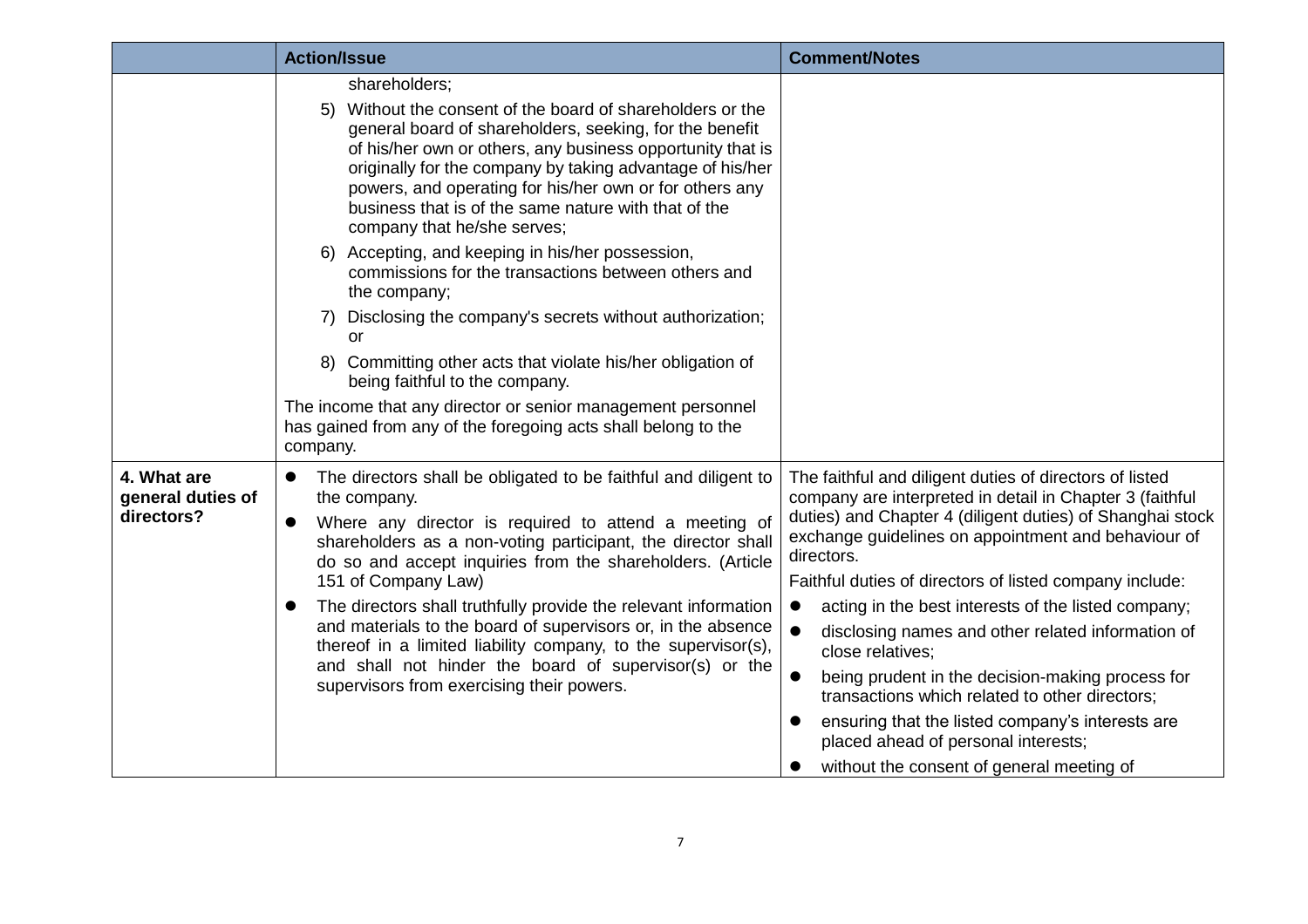|                                                     | <b>Action/Issue</b>                                                                                                                                                                                                                                                                                         | <b>Comment/Notes</b>                                                                                                                                                                                                                             |
|-----------------------------------------------------|-------------------------------------------------------------------------------------------------------------------------------------------------------------------------------------------------------------------------------------------------------------------------------------------------------------|--------------------------------------------------------------------------------------------------------------------------------------------------------------------------------------------------------------------------------------------------|
|                                                     |                                                                                                                                                                                                                                                                                                             | shareholders, a director should not take advantage<br>of his/her position to seek business opportunity for<br>themselves or their close relatives;                                                                                               |
|                                                     |                                                                                                                                                                                                                                                                                                             | keep confidential of information of listed company.                                                                                                                                                                                              |
|                                                     |                                                                                                                                                                                                                                                                                                             | Diligent duties of directors of listed company:                                                                                                                                                                                                  |
|                                                     |                                                                                                                                                                                                                                                                                                             | exercising duties with the degree of care and<br>diligence that a reasonable person would exercise if<br>he/she was a director in the listed company's<br>circumstances and had the same responsibilities<br>within the company as the director; |
|                                                     |                                                                                                                                                                                                                                                                                                             | ensuring sufficient amount of time and energy to<br>spend on the activities of the board of directors;                                                                                                                                           |
|                                                     |                                                                                                                                                                                                                                                                                                             | paying close attention to the decision-making<br>$\bullet$<br>process of the board, especially the proposed<br>procedure, decision-making authorities, voting<br>procedures and withdrawal procedures;                                           |
|                                                     |                                                                                                                                                                                                                                                                                                             | in principle, the Directors shall attend board<br>meetings and participate board voting decisions;                                                                                                                                               |
|                                                     |                                                                                                                                                                                                                                                                                                             | keeping alert of the information available and<br>reviewing the information;                                                                                                                                                                     |
|                                                     |                                                                                                                                                                                                                                                                                                             | requiring related persons to provide the detailed<br>information.                                                                                                                                                                                |
|                                                     |                                                                                                                                                                                                                                                                                                             | Refer to Articles 148 and 151 of Company Law.                                                                                                                                                                                                    |
| 5. What's position<br>on conflicts of<br>interests? | If a director that is affiliated with any other enterprise is<br>$\bullet$<br>interested in a matter being reviewed by a meeting of the<br>board of directors, this director is not permitted to exercise<br>the voting right for that matter, nor may that director vote on<br>behalf of any other person. | Refer to Article 125 of Company Law and paragraph 10<br>of Shanghai Stock Exchange Listing Rules.                                                                                                                                                |
|                                                     | The director of a listed company shall notify the company of<br>existence of its related party relationship with the company<br>in a timely manner and the company shall then file the<br>situation with the stock exchange for the record. When the                                                        |                                                                                                                                                                                                                                                  |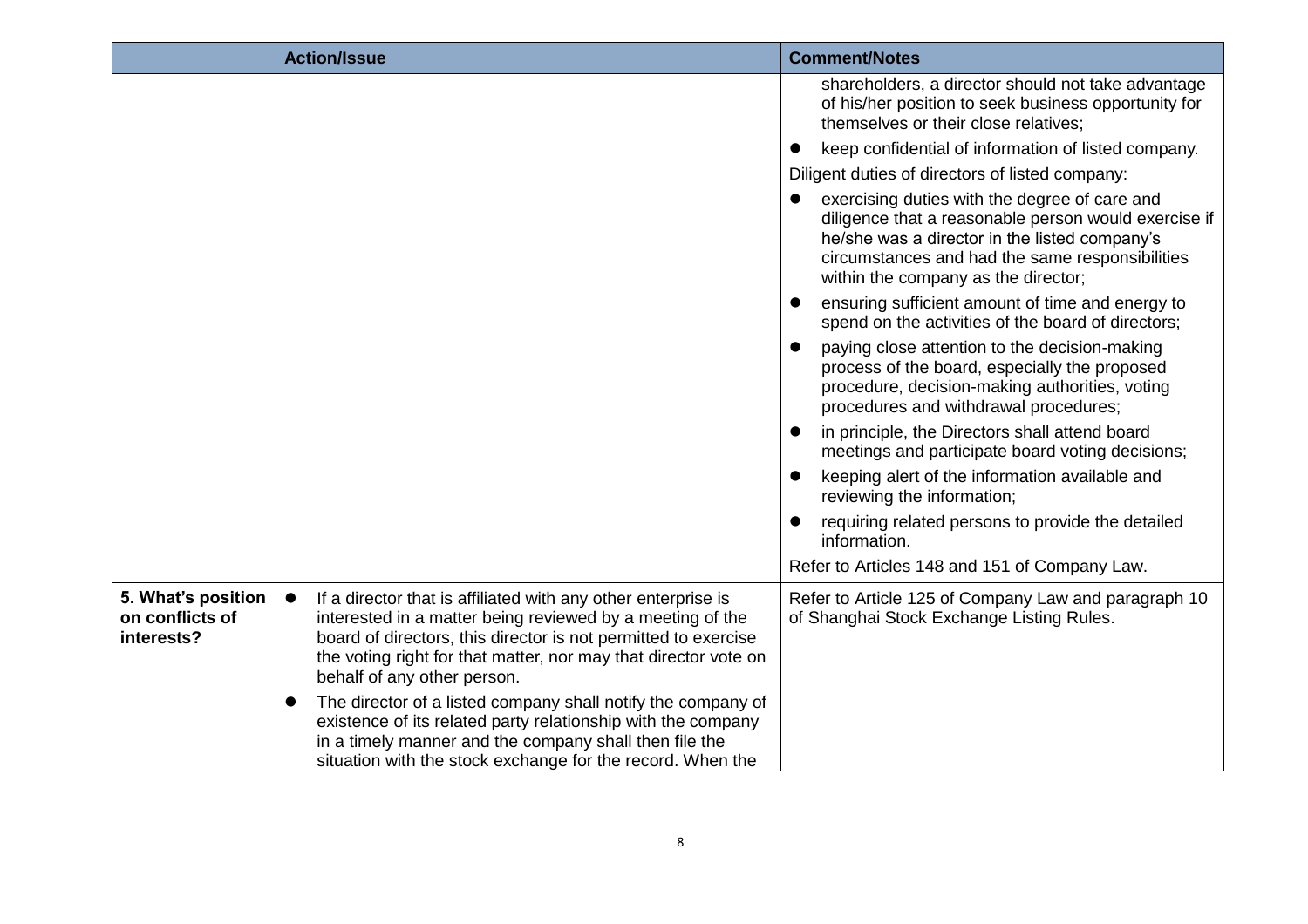|                                                           | <b>Action/Issue</b>                                                                                                                                                                                                                                                                                                                                                                                                                                                                                                                                                                                                                                                                                                                                                                                                                                    | <b>Comment/Notes</b>                                                                                                                                                                                                                                                                                                                                                                                                                                                                                                                                                                                           |
|-----------------------------------------------------------|--------------------------------------------------------------------------------------------------------------------------------------------------------------------------------------------------------------------------------------------------------------------------------------------------------------------------------------------------------------------------------------------------------------------------------------------------------------------------------------------------------------------------------------------------------------------------------------------------------------------------------------------------------------------------------------------------------------------------------------------------------------------------------------------------------------------------------------------------------|----------------------------------------------------------------------------------------------------------------------------------------------------------------------------------------------------------------------------------------------------------------------------------------------------------------------------------------------------------------------------------------------------------------------------------------------------------------------------------------------------------------------------------------------------------------------------------------------------------------|
|                                                           | board of directors of a listed company considers a related<br>party transaction, the related director shall withdraw from<br>voting and shall not exercise any voting rights as a proxy of<br>other directors.                                                                                                                                                                                                                                                                                                                                                                                                                                                                                                                                                                                                                                         |                                                                                                                                                                                                                                                                                                                                                                                                                                                                                                                                                                                                                |
| 6. What's the duty<br>of skill?                           | The directors of a listed company should have the<br>$\bullet$<br>necessary knowledge and skill to perform their duties and<br>attend the training program to acquire such abilities.<br>During the director's tenure, a director shall accept the<br>continuing training program conducted by China Securities<br>Regulatory Commission and obtain relevant certificates.                                                                                                                                                                                                                                                                                                                                                                                                                                                                             | The content of training program includes:<br>$\bullet$<br>Conditions of domestic and international capital<br>markets<br>$\bullet$<br>Requirements of information disclosure for a listed<br>company<br>Corporate governance principles<br>$\bullet$<br>Legal framework for the operation of listed company<br>Rights, obligations and liabilities of directors<br>Connected transactions, policies of mergers and<br>acquisitions, refinancing of listed companies.<br>Refer to Corporate Governance Guidelines for Listed<br>Companies and Training Guidelines for Senior<br>Management of Listed Companies. |
| 7. What are<br>potential<br>liabilities for<br>directors? | Directors of the company may not harm the interests of the<br>$\bullet$<br>company by taking advantage of its connection relationship.<br>Anyone who causes any loss to the company due to<br>violating the foregoing provision shall be liable for the<br>compensation.<br>The directors shall bear liability for the resolutions of the<br>board of directors. If a resolution of the board of directors<br>violates any law, administrative regulation, or the company's<br>articles of association, and causes heavy losses to the<br>company, the directors that participate in approving the<br>resolution shall bear the liability for compensation.<br>Where any director violates the provisions of the laws,<br>●<br>administrative regulations, or the company's articles of<br>association when performing his/her duties, he/she shall be | The PRC Company Law sets out various types of<br>penalties which are triggered by a breach of different<br>duties and prohibitions. These sanctions apply to both<br>directors of limited liability companies and companies<br>limited by shares.<br>Refer to Articles 21, 113 and 150 of PRC Company Law.                                                                                                                                                                                                                                                                                                     |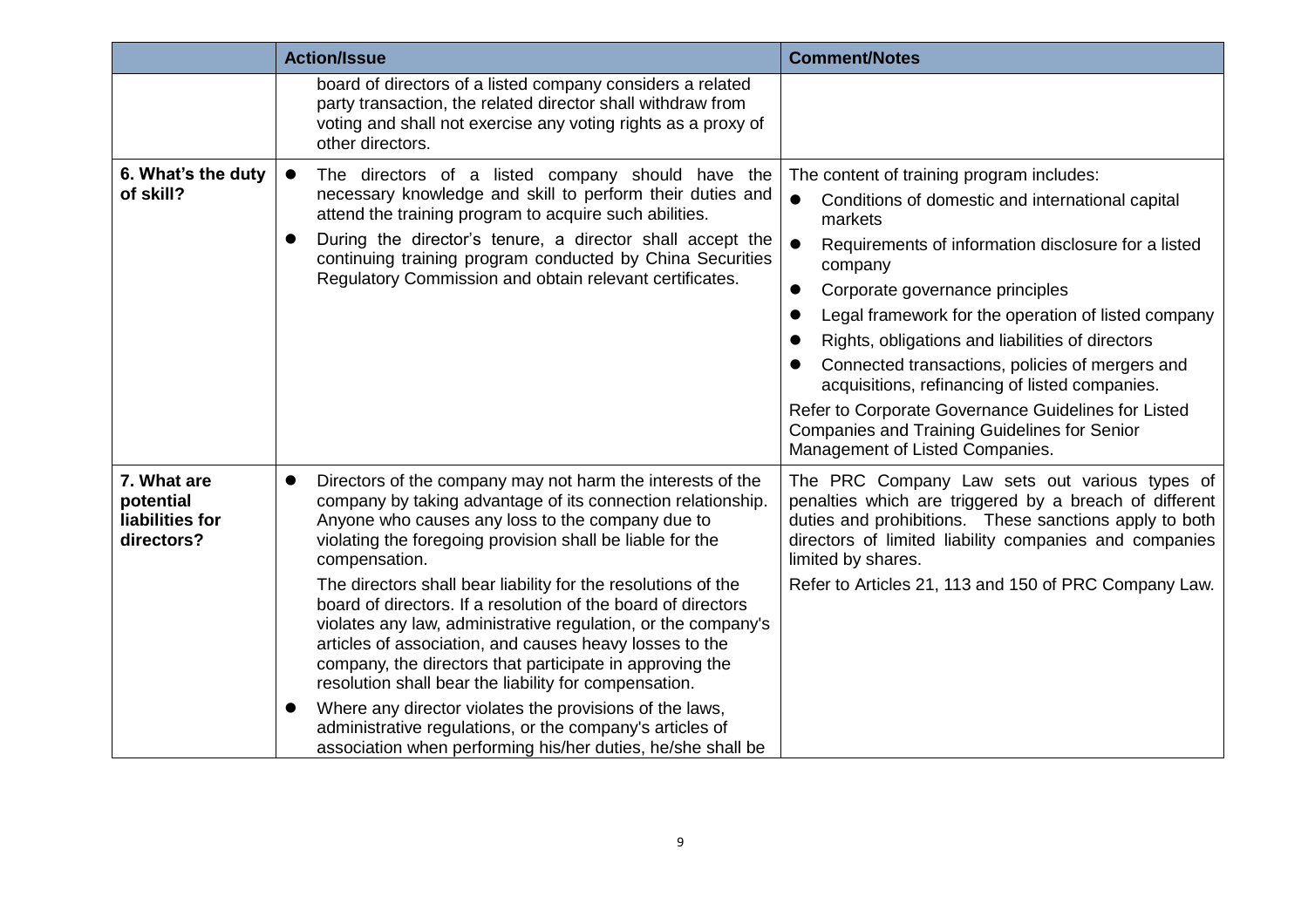|                                                                         | <b>Action/Issue</b>                                                                                                                                                                                                                                                                                                                                                                                                                                                                                                                                                                                                                                                                                                                                       | <b>Comment/Notes</b>                                                                                                                                                                                                                                                                                                                                                                                                                                                                                                                                                                                                                                                                                                                                                                                                                                                                                                                                                                      |
|-------------------------------------------------------------------------|-----------------------------------------------------------------------------------------------------------------------------------------------------------------------------------------------------------------------------------------------------------------------------------------------------------------------------------------------------------------------------------------------------------------------------------------------------------------------------------------------------------------------------------------------------------------------------------------------------------------------------------------------------------------------------------------------------------------------------------------------------------|-------------------------------------------------------------------------------------------------------------------------------------------------------------------------------------------------------------------------------------------------------------------------------------------------------------------------------------------------------------------------------------------------------------------------------------------------------------------------------------------------------------------------------------------------------------------------------------------------------------------------------------------------------------------------------------------------------------------------------------------------------------------------------------------------------------------------------------------------------------------------------------------------------------------------------------------------------------------------------------------|
|                                                                         | liable for compensation if any loss is caused to the company.                                                                                                                                                                                                                                                                                                                                                                                                                                                                                                                                                                                                                                                                                             |                                                                                                                                                                                                                                                                                                                                                                                                                                                                                                                                                                                                                                                                                                                                                                                                                                                                                                                                                                                           |
| 8. Are there any<br>statutory<br>defences for<br>directors?             | The directors of a listed company may not waive their<br>$\bullet$<br>liabilities by claiming not understand the related business<br>matters.<br>The directors shall bear liability for the resolutions of the<br>$\bullet$<br>board of directors. If a resolution of the board of directors<br>violates any law, administrative regulation, or the company's<br>articles of association, and causes heavy losses to the<br>company, the directors that participate in approving the<br>resolution shall bear the liability for compensation, except<br>where any director is proved to have expressed his/her<br>objection at the voting and such objection is recorded in the<br>minutes, in which case the director may be exempted from<br>liability. | Article 113 of the PRC Company Law provides a<br>defence to directors of companies limited by shares.<br>Refer to Article 22 of Shanghai Stock Exchange<br>Guidelines on Appointment and Behaviour of Directors<br>and Article 113 of Company Law.                                                                                                                                                                                                                                                                                                                                                                                                                                                                                                                                                                                                                                                                                                                                        |
| 9. Are there any<br>potential criminal<br>liabilities for<br>directors? | The PRC Criminal Law, as amended, contains an expanded<br>$\bullet$<br>section on "economic crimes" and establishes a "dual<br>punishment" system which subjects both an entity and its<br>management to conviction and punishment for certain<br>economic crimes.<br>The PRC Criminal Law provides that, where an entity<br>$\bullet$<br>engages in criminal activity, in addition to the imposition of<br>penalties on the entity, penalties can also be imposed on<br>"the personnel-in-charge" who are directly responsible for<br>such entities.                                                                                                                                                                                                     | The PRC Criminal Law does not define who are<br>considered "personnel-in-charge" and who are directly<br>"responsible for" enterprises. Since these two terms<br>may be interpreted broadly, the chairman of the board as<br>the legal representative and other directors on the board<br>are likely to be considered "personnel-in-charge" and<br>held "responsible for" the relevant enterprise for this<br>purpose.<br>Considering a legal representative may act as the<br>chairman of the board, under Article 49 of the PRC<br>General Principles of Civil Law, a legal representative<br>may be subject to fines or administrative sanctions and<br>may be criminally liable as a result of the activities of the<br>enterprise in the following circumstances:<br>the enterprise carries out illegal business activities<br>a)<br>beyond its approved scope of business;<br>the enterprise conceals facts from the State<br>b)<br>Administration of Industry and Commerce or from |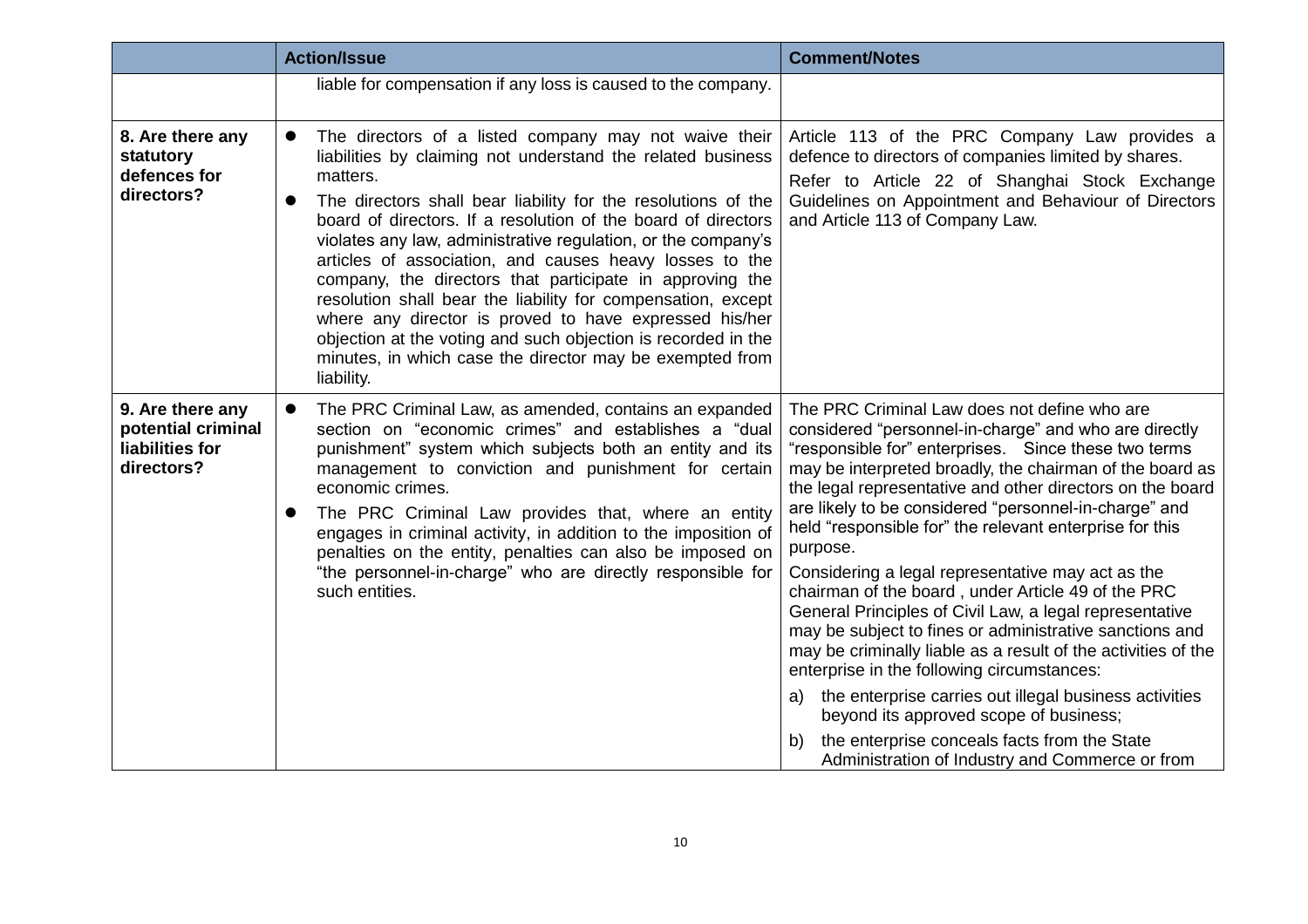|                                                                                                       | <b>Action/Issue</b>                                                                                                                                                                                                                                                                                                                                                                                                                                 | <b>Comment/Notes</b>                                                                                                                                                                                                                                                                                                         |
|-------------------------------------------------------------------------------------------------------|-----------------------------------------------------------------------------------------------------------------------------------------------------------------------------------------------------------------------------------------------------------------------------------------------------------------------------------------------------------------------------------------------------------------------------------------------------|------------------------------------------------------------------------------------------------------------------------------------------------------------------------------------------------------------------------------------------------------------------------------------------------------------------------------|
|                                                                                                       |                                                                                                                                                                                                                                                                                                                                                                                                                                                     | the tax authorities, or the enterprise engages in<br>fraud;                                                                                                                                                                                                                                                                  |
|                                                                                                       |                                                                                                                                                                                                                                                                                                                                                                                                                                                     | the enterprise extracts funds or conceals assets for<br>C)<br>the purpose of evading debts;                                                                                                                                                                                                                                  |
|                                                                                                       |                                                                                                                                                                                                                                                                                                                                                                                                                                                     | the enterprise disposes of property without<br>d)<br>authorisation following dissolution or declaration of<br>insolvency;                                                                                                                                                                                                    |
|                                                                                                       |                                                                                                                                                                                                                                                                                                                                                                                                                                                     | the enterprise fails to register immediately and make<br>e)<br>a public announcement of a change or of<br>termination, causing an interested party to sustain<br>substantial losses; or the enterprise engages in<br>other activities prohibited by law, causing damage to<br>State interests or the common public interest. |
|                                                                                                       |                                                                                                                                                                                                                                                                                                                                                                                                                                                     | Relevant categories of violations of Criminal Law include<br>the following:                                                                                                                                                                                                                                                  |
|                                                                                                       |                                                                                                                                                                                                                                                                                                                                                                                                                                                     | Crimes of Disrupting the Administrative Order of<br>Companies and Enterprises (Art. 158-169);                                                                                                                                                                                                                                |
|                                                                                                       |                                                                                                                                                                                                                                                                                                                                                                                                                                                     | Crimes of Disrupting the Administrative Order of<br>Financial Markets (Art. 170-191);                                                                                                                                                                                                                                        |
|                                                                                                       |                                                                                                                                                                                                                                                                                                                                                                                                                                                     | Crimes of Undermining the Taxation System (Art.<br>$201 - 212$ ;                                                                                                                                                                                                                                                             |
|                                                                                                       |                                                                                                                                                                                                                                                                                                                                                                                                                                                     | Crimes Involving Infringement of Intellectual<br>Property Rights (Art. 213-220); and                                                                                                                                                                                                                                         |
|                                                                                                       |                                                                                                                                                                                                                                                                                                                                                                                                                                                     | Crimes of Disrupting the Market Order (Art.<br>221-231).                                                                                                                                                                                                                                                                     |
| 10.<br><b>Understanding</b><br>your disclosure<br>obligations as a<br>director of a listed<br>company | If the share prospectus, measures for offer of corporate<br>$\bullet$<br>bonds, financial or accounting reports, listing report<br>documents, annual report, interim report or ad hoc report<br>announced by an issuer or securities underwriting company<br>contain or contains any falsehood, misleading statement or<br>major omission, thus causing losses to investors in the<br>course of securities trading, the issuer or the company shall | Refer to Article 69 of Securities Law and listing rules of<br>the stock exchanges in Shanghai and Shenzhen, China.                                                                                                                                                                                                           |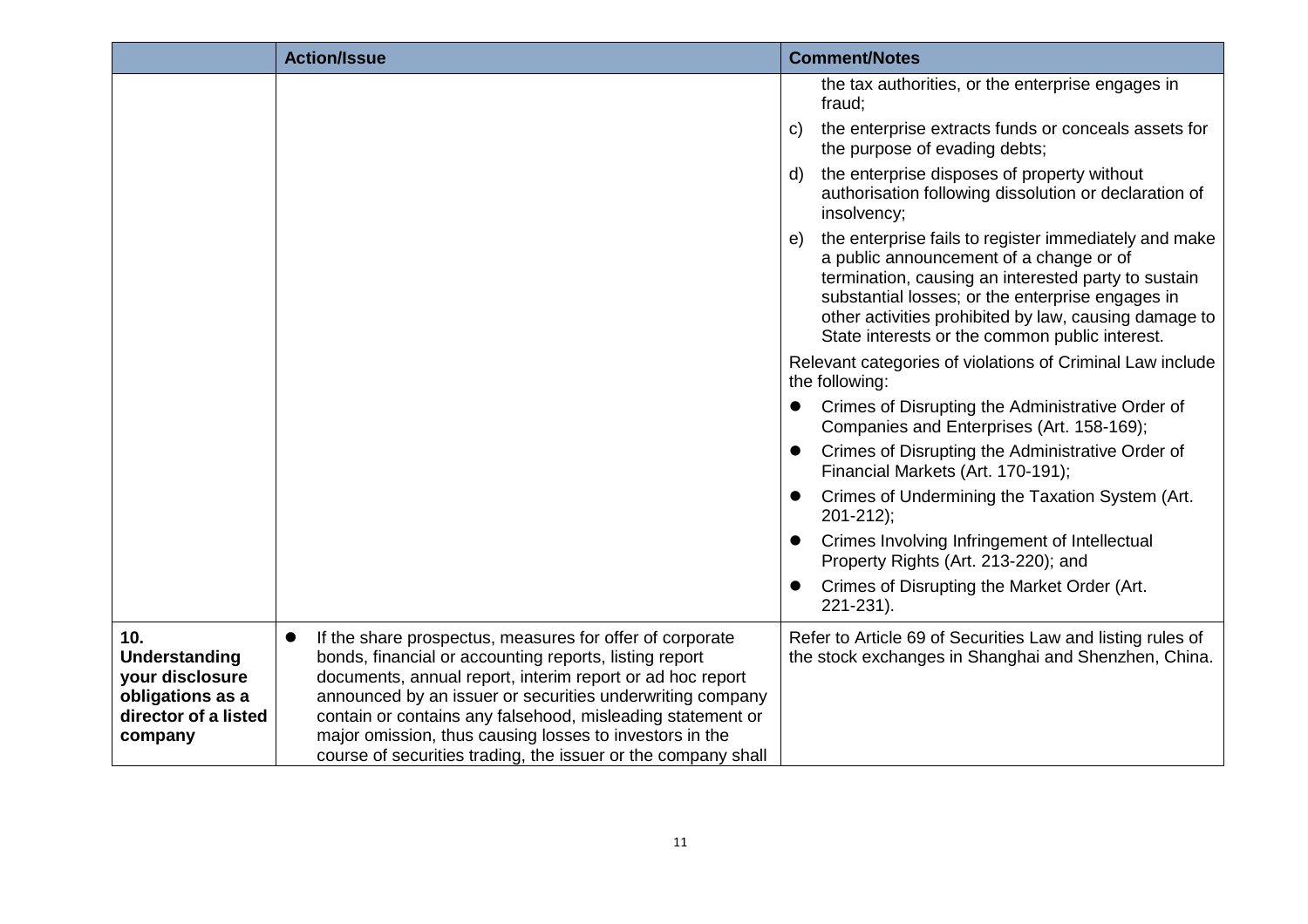|                                                                                                        | <b>Action/Issue</b>                                                                                                                                                                                                                                                                                                                                                                                                                                                                                                                                                                                                                                                                                                                                                                                                                                                                                                                                                                                                                                                                                                                                                                                                               | <b>Comment/Notes</b>                                                                                                                                                                                                                                                         |
|--------------------------------------------------------------------------------------------------------|-----------------------------------------------------------------------------------------------------------------------------------------------------------------------------------------------------------------------------------------------------------------------------------------------------------------------------------------------------------------------------------------------------------------------------------------------------------------------------------------------------------------------------------------------------------------------------------------------------------------------------------------------------------------------------------------------------------------------------------------------------------------------------------------------------------------------------------------------------------------------------------------------------------------------------------------------------------------------------------------------------------------------------------------------------------------------------------------------------------------------------------------------------------------------------------------------------------------------------------|------------------------------------------------------------------------------------------------------------------------------------------------------------------------------------------------------------------------------------------------------------------------------|
|                                                                                                        | be liable for the losses and the responsible director(s),<br>supervisor(s) and/or the manger of the issuer or the<br>company shall be jointly and severally liable for such losses.<br>Directors in a listed company shall guarantee that the listed<br>$\bullet$<br>company disclosed information in a timely and fair manner<br>and that the information disclosed is truthful, accurate and<br>complete and contains no misrepresentations, misleading<br>statements or material omissions. Any company or person<br>unable to guarantee the truthfulness, accuracy and<br>completeness of the information contained in the<br>announcement shall make a statement in the announcement<br>accordingly with an explanation of the reasons therefor.                                                                                                                                                                                                                                                                                                                                                                                                                                                                             |                                                                                                                                                                                                                                                                              |
| 11.<br>Understanding<br>what the<br>company must do<br>to comply with its<br>disclosure<br>obligations | The listed company shall disclose:<br>financial and accounting reports;<br>$\bullet$<br>Interim report within two months following the end of the first<br>half of each fiscal year);<br>Annual report within four months following the end of each<br>$\bullet$<br>fiscal year).<br>When a major event occurs that may considerably affect the<br>$\bullet$<br>price at which a listed company's shares are traded and that<br>is not yet known to the investors, the listed company shall<br>immediately submit an ad hoc report on the details of such a<br>major event to the securities regulatory authority under the<br>State Council and to the stock exchange and make the<br>same known to the general public. In the report the essence<br>of the event shall be stated clearly.<br>Chapter 9 of listing rules provides that a listed company shall<br>$\bullet$<br>make timely disclosure when its transaction reaches several<br>thresholds.<br>Chapter 11 of listing rules interpret in detail the major event<br>$\bullet$<br>which a listed company shall report to the securities<br>regulatory authority and to the public, including: major<br>litigations and arbitrations, change of use of proceeds, profit | Articles 63-67 of Securities Law provides the<br>$\bullet$<br>disclosure obligations of listed companies.<br>Chapters 9 and 11 of Shanghai Stock Exchange<br>$\bullet$<br>Listing Rules provide principles and provisions on<br>information disclosure for listed companies. |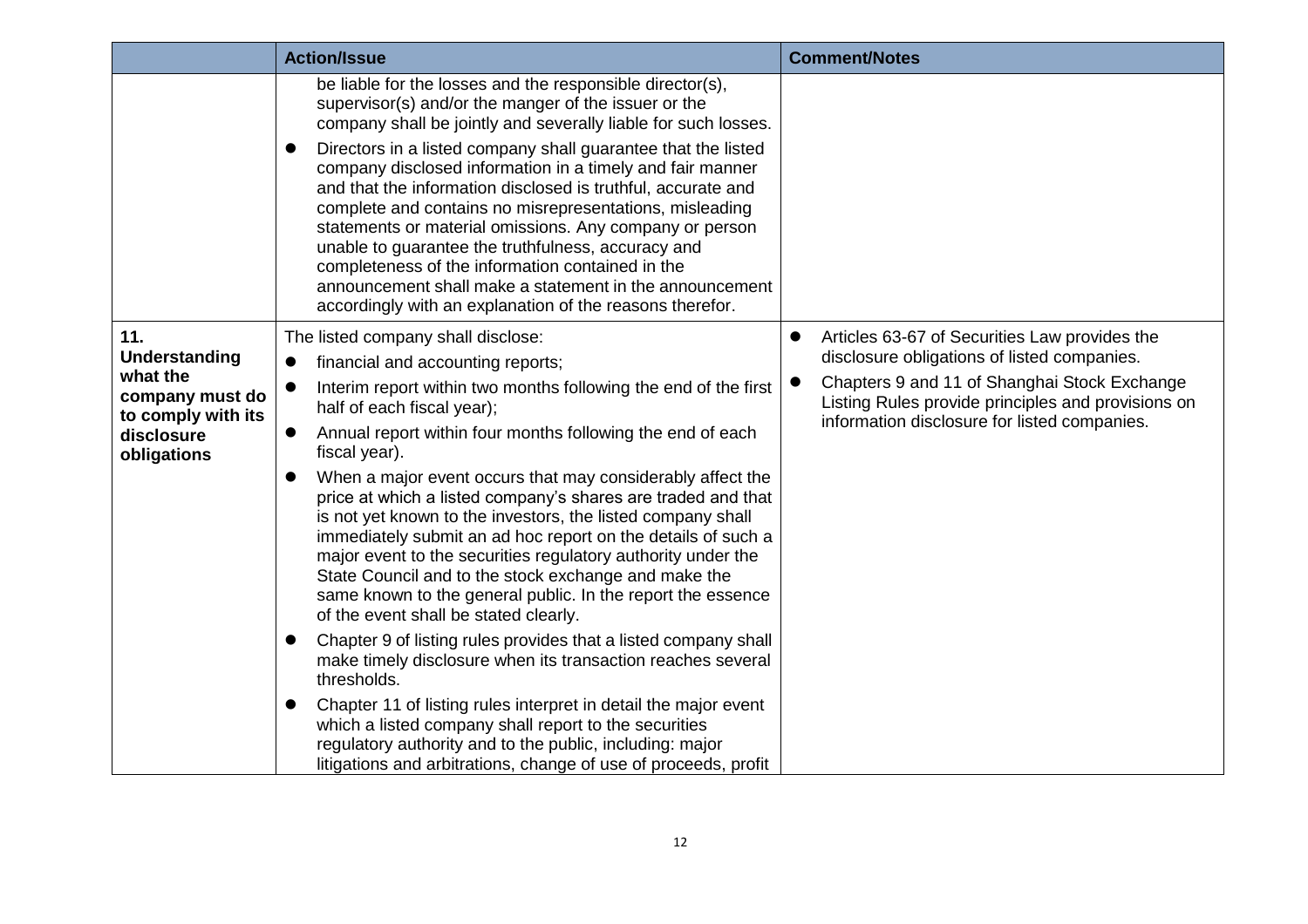|                                                                                             | <b>Action/Issue</b>                                                                                                                                                                                                                                                                                                                                                                                                                                                                                                                                                                                                                                                                                                                                                                                                                                                                                                                                                                                                                                                                                                                                                                                                                                                                                                   | <b>Comment/Notes</b>                                                                                                                                                                                                                                                                                     |
|---------------------------------------------------------------------------------------------|-----------------------------------------------------------------------------------------------------------------------------------------------------------------------------------------------------------------------------------------------------------------------------------------------------------------------------------------------------------------------------------------------------------------------------------------------------------------------------------------------------------------------------------------------------------------------------------------------------------------------------------------------------------------------------------------------------------------------------------------------------------------------------------------------------------------------------------------------------------------------------------------------------------------------------------------------------------------------------------------------------------------------------------------------------------------------------------------------------------------------------------------------------------------------------------------------------------------------------------------------------------------------------------------------------------------------|----------------------------------------------------------------------------------------------------------------------------------------------------------------------------------------------------------------------------------------------------------------------------------------------------------|
|                                                                                             | distribution and transfer of public reserve into share capital,<br>unusual price movement and clarification of rumours,<br>merger by absorption, material matters related to convertible<br>bonds, equity changes and acquisition, bankruptcy, etc.                                                                                                                                                                                                                                                                                                                                                                                                                                                                                                                                                                                                                                                                                                                                                                                                                                                                                                                                                                                                                                                                   |                                                                                                                                                                                                                                                                                                          |
| 12. Is there any<br>limitation on<br>stock selling for<br>directors in a<br>listed company? | The directors, supervisors, and senior management<br>$\bullet$<br>personnel of the company shall declare, to the company, the<br>information on their shares held in that company and the<br>changes to the shares. The shares transferred by them each<br>year during their term of office shall not exceed 25% of the<br>total of their shares held in the company. The shares that<br>they held in the company shall not be transferred within one<br>year of the date on which the stocks of the company are<br>listed and traded. Any of the aforesaid persons who has left<br>the company shall not transfer his/her shares held in that<br>company within six months. The company's articles of<br>association may set forth other restrictive provisions on the<br>transfer of the shares held by the directors, supervisors, and<br>senior management personnel of the company.<br>Where any director of a listed company who holds more than<br>5% of the shares of a listed company, sells the stocks of the<br>company as held within 6 months after purchase, or<br>purchases any stock as sold within 6 months thereafter, the<br>proceeds generated therefrom shall be incorporated into the<br>profits of the relevant company. The board of directors of the<br>company shall withdraw the proceeds. | Article 142 of Company Law and article 47 of<br>$\bullet$<br>Securities Law set out the restrictions on directors'<br>stock selling.<br>$\bullet$<br>The limitation is interpreted in detail in the relevant<br>regulations of China Security Regulatory<br>Commission and guidelines of stock exchange. |
| 13. What are<br>prohibited trading<br>acts of directors<br>in a listed<br>company?          | A director is deemed to be an insider.<br>$\bullet$<br>Any insider who has access to any insider information of<br>$\bullet$<br>securities trading or who has unlawfully obtained any insider<br>information is prohibited from taking advantage of the insider<br>information as held thereby to engage in any securities<br>trading.                                                                                                                                                                                                                                                                                                                                                                                                                                                                                                                                                                                                                                                                                                                                                                                                                                                                                                                                                                                | Refer to Article 73 of Securities Law.                                                                                                                                                                                                                                                                   |
| 14. What is the<br>position if the                                                          | The liquidation committee shall be composed of the<br>directors and of the candidates determined by the general                                                                                                                                                                                                                                                                                                                                                                                                                                                                                                                                                                                                                                                                                                                                                                                                                                                                                                                                                                                                                                                                                                                                                                                                       |                                                                                                                                                                                                                                                                                                          |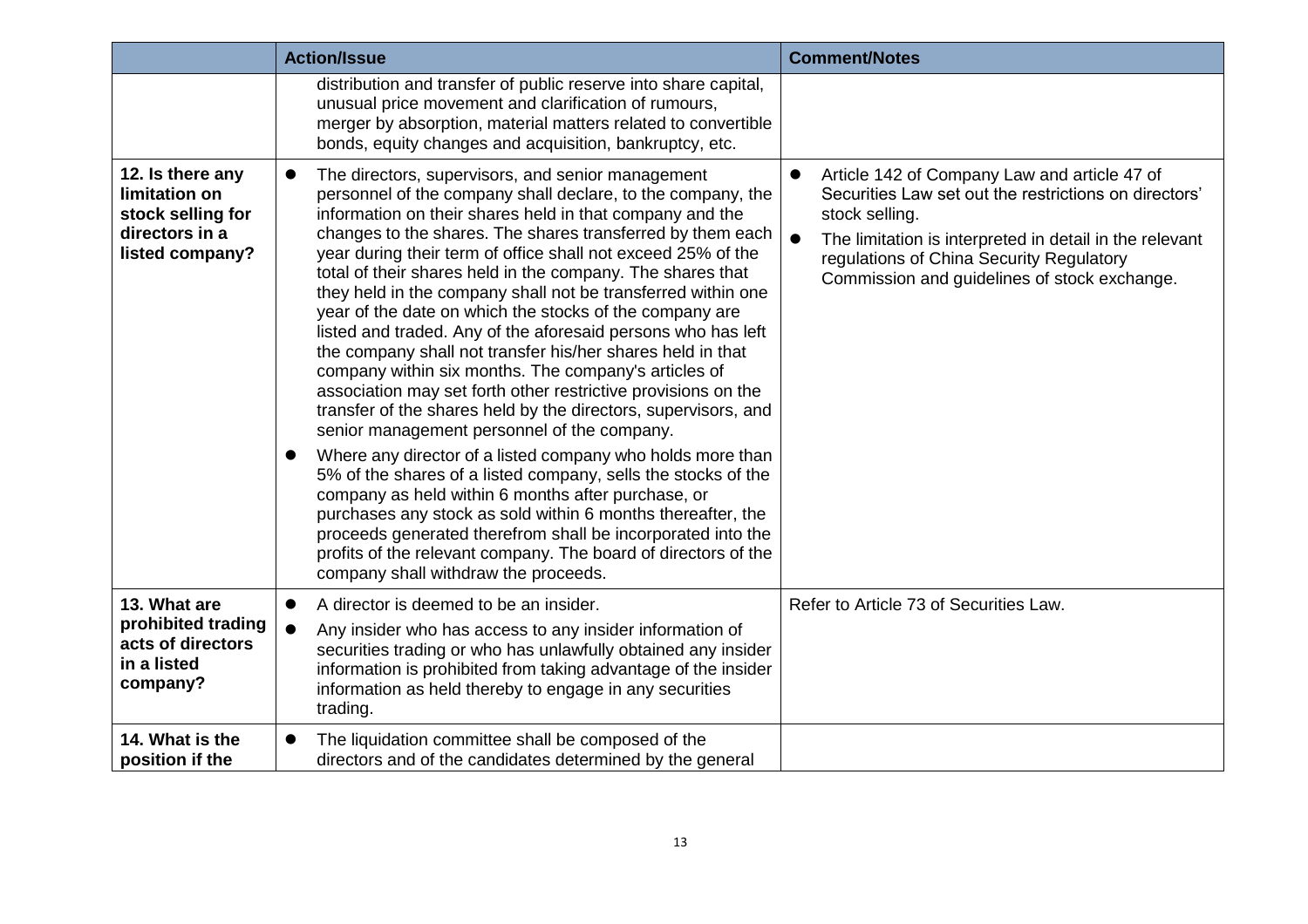|                                                                              | <b>Action/Issue</b>                                                                                                                                                                                                                                                                                                                                                                                                                                                                                                                                                                                                            | <b>Comment/Notes</b>                                                                                                                                                                                                                                                                                                                                                                                                                                                                                                                       |
|------------------------------------------------------------------------------|--------------------------------------------------------------------------------------------------------------------------------------------------------------------------------------------------------------------------------------------------------------------------------------------------------------------------------------------------------------------------------------------------------------------------------------------------------------------------------------------------------------------------------------------------------------------------------------------------------------------------------|--------------------------------------------------------------------------------------------------------------------------------------------------------------------------------------------------------------------------------------------------------------------------------------------------------------------------------------------------------------------------------------------------------------------------------------------------------------------------------------------------------------------------------------------|
| company may be<br>insolvent?                                                 | meetings of shareholders.<br>The members of a liquidation committee shall devote<br>$\bullet$<br>themselves to their duties and perform their liquidation<br>obligations in accordance with the law. The members of a<br>liquidation committee are not allowed to abuse their powers<br>in order to accept any bribe or other illegal gains, nor shall<br>they encroach on the property of the company. Where a<br>member of a liquidation committee who has caused any<br>losses to the company or the creditors due to his/her<br>intentional acts or gross negligence, he/she shall bear the<br>liability for compensation. |                                                                                                                                                                                                                                                                                                                                                                                                                                                                                                                                            |
| <b>Self Defence</b>                                                          |                                                                                                                                                                                                                                                                                                                                                                                                                                                                                                                                                                                                                                |                                                                                                                                                                                                                                                                                                                                                                                                                                                                                                                                            |
| <b>15. Any</b><br>recommendations<br>for reducing<br>director's<br>exposure? | There is little case law or other precedent in the PRC for the<br>application of PRC Company Law in this area. In the interest<br>of reducing potential exposure, however, we would<br>recommend that directors consider taking the basic<br>precautionary measures.<br>We would recommend that if there is any doubt in the mind<br>of directors as to the legality of the subject of a board<br>resolution or the adequacy of legal advice provided to the<br>board with respect to the subject matter, then the directors<br>should vote against the resolution.                                                            | the structure and composition of the board should<br>be appropriate according to relevant law and<br>regulations;<br>the functions and roles of the board and its<br>members should be clearly written in the articles of<br>association of the company;<br>the information systems should be adequate for<br>$\bullet$<br>directors, such as monthly reports and minutes;<br>the management supervision, reporting and<br>$\bullet$<br>decision-making structure processes and practices<br>should be appropriate and clearly understood. |
| 16. May the<br>company provide<br>indemnities?                               | As far as we are aware, there is no restriction against a<br>$\bullet$<br>company indemnifying a director against his liabilities arising<br>from any lawful and proper action of the director.                                                                                                                                                                                                                                                                                                                                                                                                                                | We are not aware of any rule restricting a<br>shareholder indemnifying a director against his<br>liabilities arising out of his lawful and proper actions.<br>The Company Law does not explicitly restrict a<br>$\bullet$<br>company's ability to indemnify directors, although<br>the absolute language used in many of the<br>provisions describing director liabilities implies that<br>indemnification may not be possible in principle.                                                                                               |